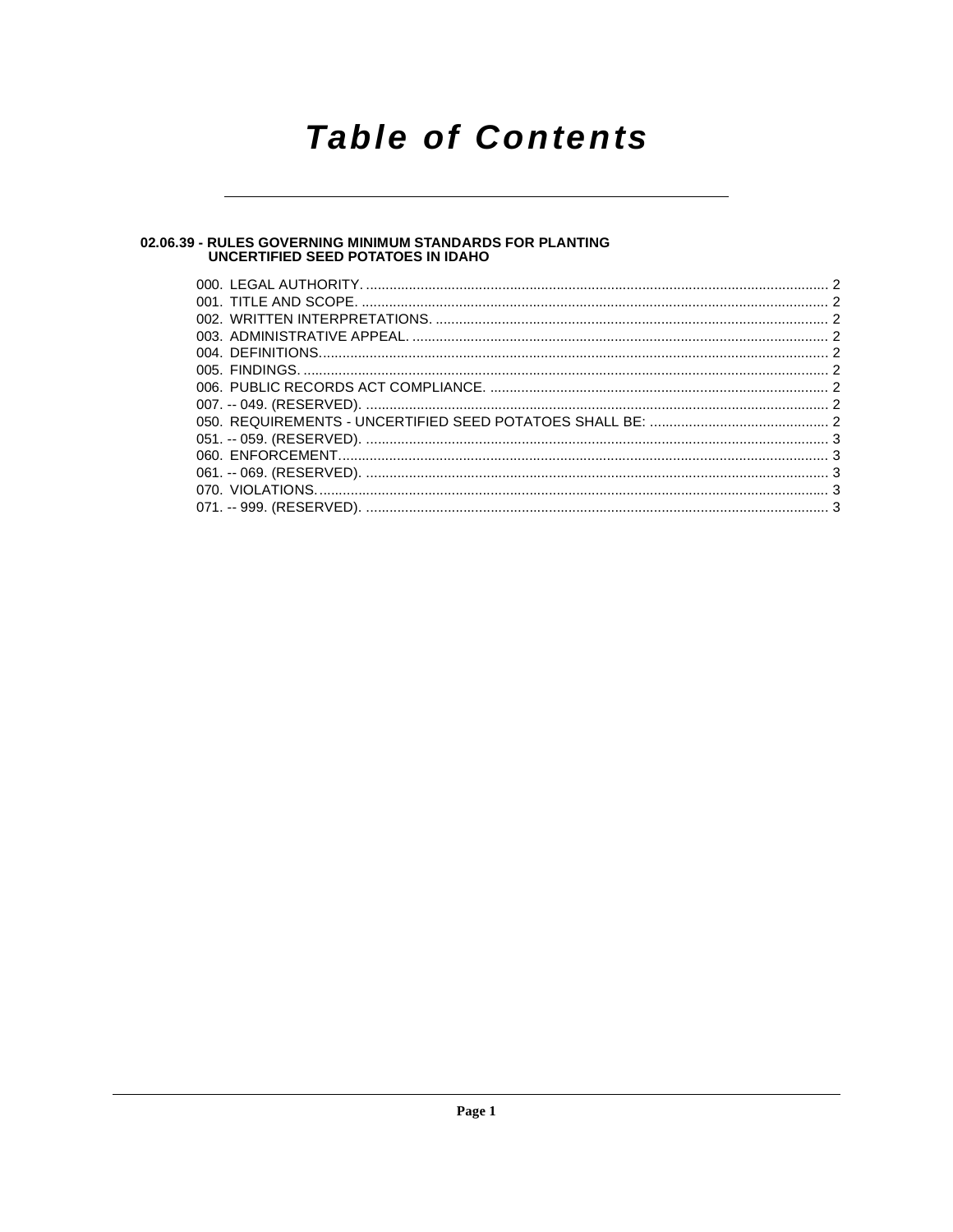#### **IDAPA 02 TITLE 06 CHAPTER 39**

#### **02.06.39 - RULES GOVERNING MINIMUM STANDARDS FOR PLANTING UNCERTIFIED SEED POTATOES IN IDAHO**

#### <span id="page-1-1"></span><span id="page-1-0"></span>**000. LEGAL AUTHORITY.**

This chapter is adopted under the legal authority of Section 22-505, Idaho Code. (3-23-98)

#### <span id="page-1-2"></span>**001. TITLE AND SCOPE.**

**01.** Title. The title of this chapter is IDAPA 02.06.39, "Rules Governing Minimum Standards for Uncertified Seed Potatoes in Idaho". (3-23-98) Planting Uncertified Seed Potatoes in Idaho".

**02. Scope**. These rules will establish the procedures of identifying, handling and testing uncertified seed potatoes to be planted in Idaho. These rules also provide procedures for reporting the planting of uncertified seed<br>potatoes to the department and enforcement. potatoes to the department and enforcement.

#### <span id="page-1-3"></span>**002. WRITTEN INTERPRETATIONS.**

There are no written interpretations of these rules. (3-23-98)

#### <span id="page-1-4"></span>**003. ADMINISTRATIVE APPEAL.**

There is no provision for administrative appeal before the Department of Agriculture under this chapter. Hearing and appeal rights are pursuant to Title 67. Chapter 52. Idaho Code. (3-23-98) appeal rights are pursuant to Title 67, Chapter 52, Idaho Code.

#### <span id="page-1-10"></span><span id="page-1-5"></span>**004. DEFINITIONS.**

The Idaho Department of Agriculture adopts the definitions set forth in Section 22-501, Idaho Code, and additionally the following:  $(3-23-98)$ 

<span id="page-1-11"></span>**01. Disease**. Disease means any fungus, bacteria, virus, or other organism injurious to plant life or plant injurious to plant life or plant injurious to plant life or plant injurious to plant (3-23-98) products, including the spore or any other propagative state thereof.

<span id="page-1-14"></span>**02.** Pest. Pest means any form of animal life which is or may be detrimental or injurious to plant life or plant products, including the egg, larva, pupa, or any other immature stage thereof. (3-23-98)

#### <span id="page-1-6"></span>**005. FINDINGS.**

The adoption of IDAPA 02.06.39 will confer benefits to the potato industry. The planting of uncertified seed potatoes that meet the standard for the last generation of certified seed potatoes according to the Idaho Crop Improvement Association (ICIA) rules of certification authorized pursuant to Title 22, Chapter 15, Idaho Code, will reduce the incidence of diseases and improve the quality of Idaho potatoes. (3-23-98)

#### <span id="page-1-7"></span>**006. PUBLIC RECORDS ACT COMPLIANCE.**

These rules are public records available for inspection and copying at the department. (3-23-98)

#### <span id="page-1-8"></span>**007. -- 049. (RESERVED).**

#### <span id="page-1-16"></span><span id="page-1-9"></span>**050. REQUIREMENTS - UNCERTIFIED SEED POTATOES SHALL BE:**

<span id="page-1-13"></span>**01.** No More Than One (1) Generation. No more than one (1) generation from certified parent seed potatoes. (3-23-98) potatoes. (3-23-98)

**02.** Grown By The Farmer. Grown by the farmer and separated and graded at the storage of the farmer the uncertified seed potatoes. (3-23-98) planting the uncertified seed potatoes.

<span id="page-1-15"></span><span id="page-1-12"></span>**03.** Planting. Planted only on the farm of the farmer who produced the uncertified seed potatoes.

(3-23-98)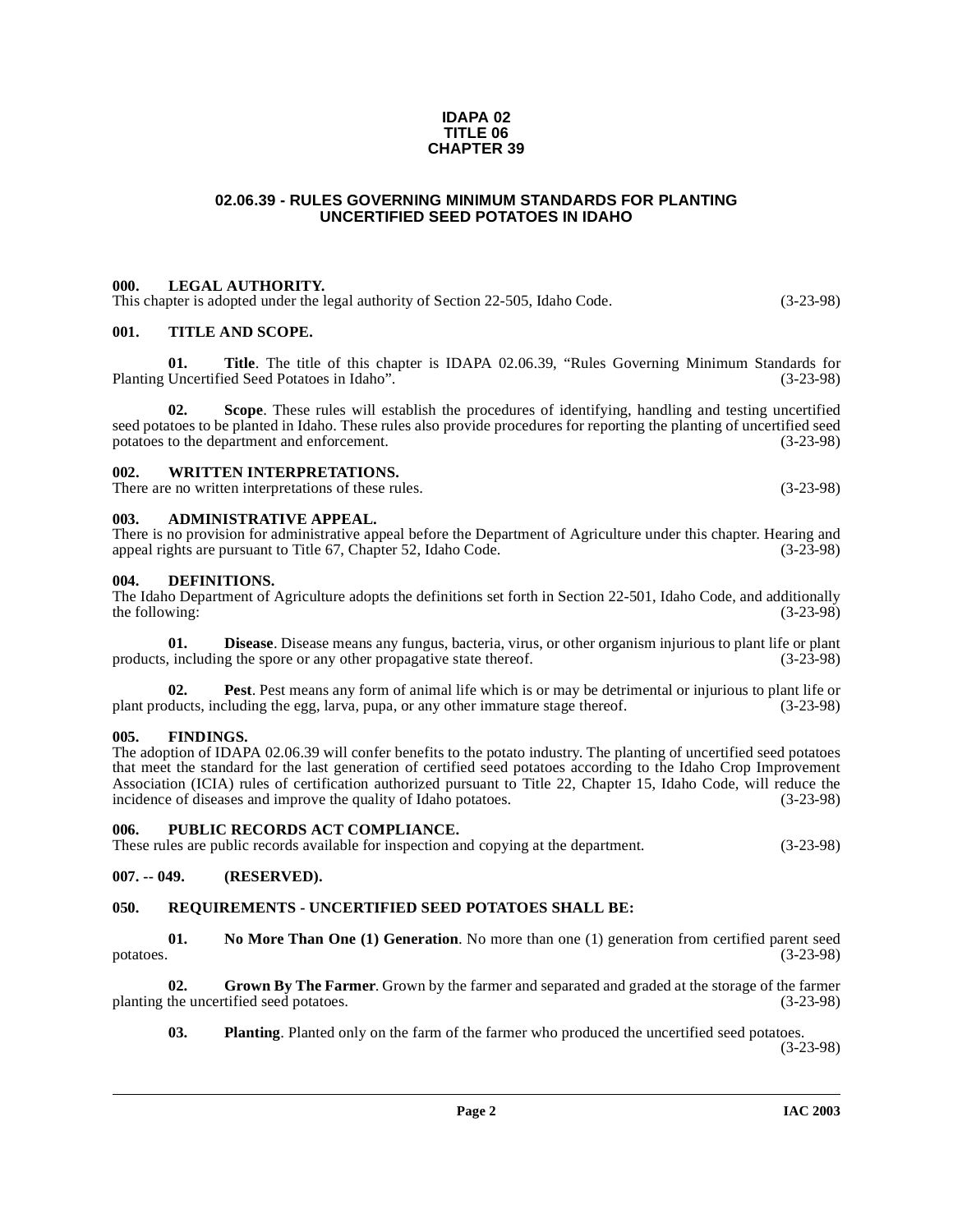**04. Disease Content**. In compliance with ICIA rules of certification for seed potatoes by having a content that does not exceed the standard for the last generation of certified seed potatoes. (3-23-98) disease content that does not exceed the standard for the last generation of certified seed potatoes.

<span id="page-2-8"></span><span id="page-2-7"></span><span id="page-2-5"></span>**05. Laboratory Testing**. Laboratory tested for bacterial ring rot prior to planting. (3-23-98)

**06.** Laboratory Tested And/Or Grown Out. Laboratory tested and/or grown-out for potato leaf roll potato virus Y prior to planting. (3-23-98) virus and potato virus  $Y$  prior to planting.

**07.** Testing By Designated Agencies. Laboratory and/or grow-out tested by agencies designated by the department. (3-23-98) department. (3-23-98)

<span id="page-2-11"></span><span id="page-2-9"></span><span id="page-2-6"></span>**08. Sampling**. Sampled in accordance with procedures established by the department. (3-23-98)

#### <span id="page-2-0"></span>**051. -- 059. (RESERVED).**

#### <span id="page-2-1"></span>**060. ENFORCEMENT.**

**01. Reporting**. All growers planning to plant uncertified seed potatoes shall complete an uncertified seed potatoes report form approved by the department. The completed report shall be submitted to the department prior to planting. (3-23-98)

<span id="page-2-10"></span>**02. Survey**. The department shall randomly survey not less than fifteen percent (15%) of the Idaho potato growers annually for compliance with these rules and the provisions of Title 22, Chapter 5, Seed Potatoes, Idaho Code. (3-23-98) Idaho Code. (3-23-98)

#### <span id="page-2-2"></span>**061. -- 069. (RESERVED).**

#### <span id="page-2-12"></span><span id="page-2-3"></span>**070. VIOLATIONS.**

Any person violating any provisions of these rules shall be subject to the provisions of Section 22-504, Idaho Code. (3-23-98)

<span id="page-2-4"></span>**071. -- 999. (RESERVED).**